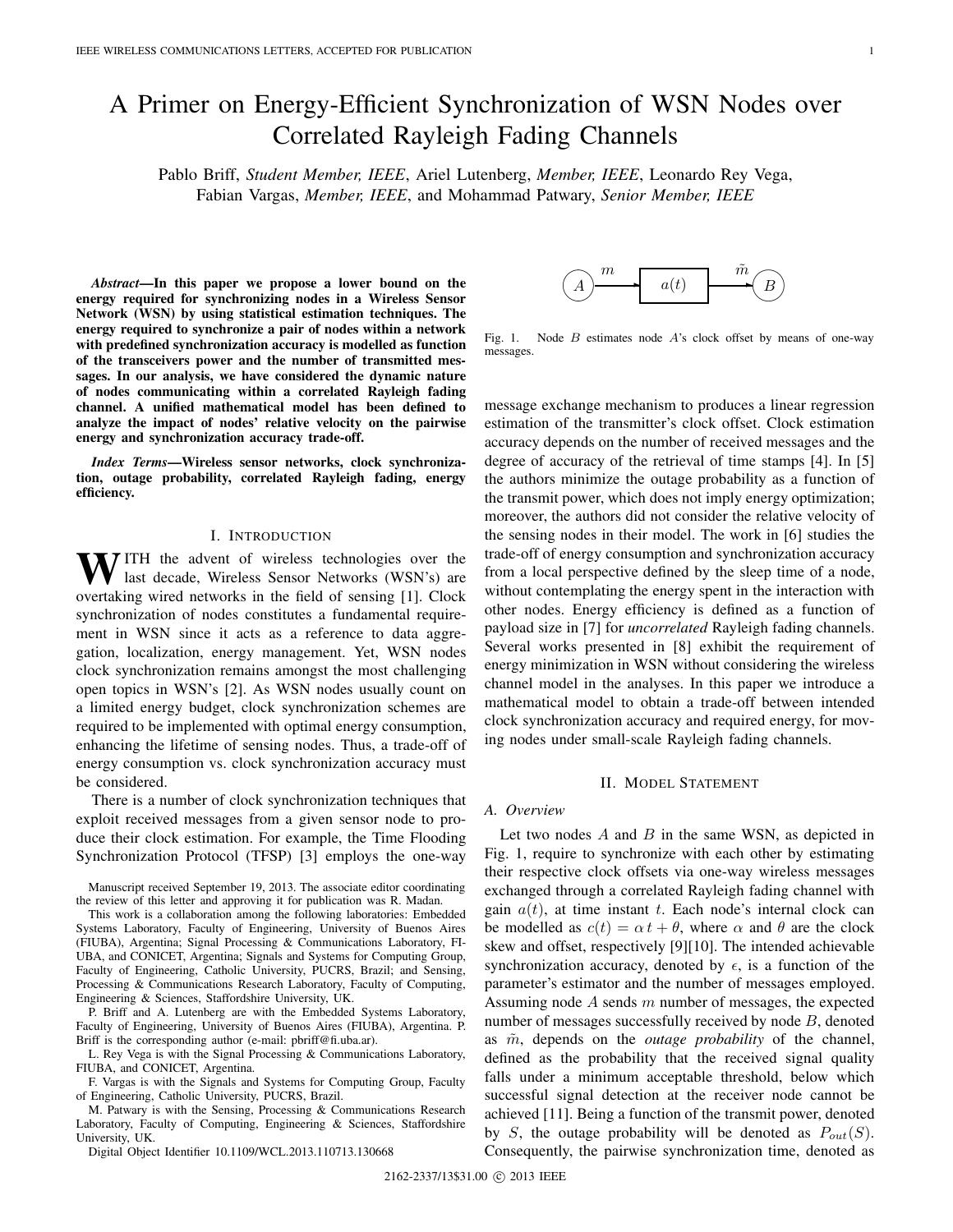$\delta$ , can be defined as follows:

$$
\delta = T_m \cdot \frac{m}{\tilde{m}}
$$
 (1)  
where  $T_m$  is each message's time duration. We propose a

mathematical model of the synchronization problem from the pairwise perspective of neighbouring nodes synchronizing with each other, irrespective of network size and topology. To justify the robustness of the proposed model, we also consider additive white Gaussian noise (AWGN) impairments to derive the instantaneous received signal to noise ratio (SNR); power from interferer sources are assumed to be included within noise power denoted as  $\sigma_N^2$ .

# *B. Correlation of Channel Uses*

We consider slow, flat fading channels to study the correlation of the channel uses [12]. The correlated Rayleigh fading channel gain is modelled as a circular complex Gaussian random process [13], defined by:

$$
a(t) = a_x(t) + j a_y(t)
$$
 (2)

where  $a_x(t)$  and  $a_y(t)$  are mutually uncorrelated zero-mean Gaussian processes. Let  $s_i(t) = A_0 e^{j(\omega t + \varphi_i)}$ , be a signal of anoular frequency  $\omega_i$  and phase  $\omega_i$  transmitted through the angular frequency  $\omega$  and phase  $\varphi_i$  transmitted through the aforementioned small-scale fading channel, and let  $\tilde{s_i}(t)$  be the received signal defined by:

$$
\tilde{s}_i(t) = \text{Re}\{a(t) s_i(t)\} = \text{Re}\{|\tilde{r}_i(t)| e^{j(\omega t + \varphi_i + \phi_i(t))}\}\tag{3}
$$

where  $i = 1, \ldots, m$  is the signal index, and the received complex envelope  $\tilde{r}_i(t)$  is described by:

$$
\tilde{r}_i(t) = X_i(t) + j Y_i(t) = r_i e^{j \phi_i(t)} = A_0 a_x(t) + j A_0 a_y(t)
$$
\n(4)

where  $r_i \triangleq |\tilde{r}_i(t)|$  and  $\phi_i(t) \triangleq \arg(\tilde{r}_i(t))$ . By defining the transmit power  $S \triangleq 4^2/2$  the correlational properties of each transmit power  $S \triangleq A_0^2/2$ , the correlational properties of each<br>component of  $\tilde{x}$ . (t) for normalized channel gain are [13]. component of  $\tilde{r}_i(t)$  for normalized channel gain are [13]:

$$
R(\tau) \triangleq R_{XX}(\tau) = R_{YY}(\tau) = S J_0 \left(2\pi \frac{v}{\lambda}\tau\right) \tag{5}
$$

where  $J_0(\cdot)$  is the zero-order Bessel function of the first kind [14], [12], v the nodes' relative velocity, and  $\lambda$  the transmitted signal's wavelength.

## III. CLOCK OFFSET ESTIMATION ACCURACY AS A FUNCTION OF TRANSMIT POWER

## *A. Problem To Solve: Energy Optimization*

We use the one-way message exchange mechanism to deal with the energy trade-offs in clock synchronization for WSN, for simplicity reasons. Our model solves the underlying energy optimization problem by approaching it from a statistical theory perspective. Let  $\theta$  be the estimated clock offset between nodes, with actual clock offset  $\theta$ , then the estimator's variance  $\sigma_{\tau}^2$  relates with the Fisher Information function, denoted by  $I(\theta, \tilde{m})$ , as [15]:

$$
\sigma_{\hat{\theta}}^2(\tilde{m}) \ge \frac{1}{I(\theta, \tilde{m})}
$$
(6)

where  $I(\theta, \tilde{m})$  relates with the likelihood function of  $\theta$ , denoted by  $f(\theta, \tilde{m})$ , as follows [15]:

$$
I(\theta, \tilde{m}) \triangleq -E\left[\frac{\partial^2}{\partial \theta^2} \ln f(\theta, \tilde{m})\right]
$$
 (7)

For Cramer-Rao efficient estimators [15], i.e. those that attain equality in (6), the synchronization accuracy can be expressed as a function of the transmit power, denoted by  $S_{opt}$ , as follows:

find 
$$
S_{opt}
$$
 s.t.  $\sigma_{\hat{\theta}}^2(\tilde{m}) = \frac{1}{I(\theta, \tilde{m})} < \epsilon$  (8)

Pairwise energy optimization can be achieved by *minimizing both transmitter and receiver energy*, hence the total pairwise synchronization energy, denoted by  $A(S, m, \delta)$ , determined by the transmit power S and the total synchronization time  $(m \cdot$  $\delta$ ) during which transmitter and received nodes must remain turned on, is given by:

$$
A(S, m, \delta) = S \cdot m \cdot \delta \tag{9}
$$

Thus, the objective function of the minimization problem is described by:

find 
$$
S_{opt}
$$
 s.t. 
$$
\frac{dA(S, m, \delta)}{dS}\bigg|_{S=S_{opt}} = 0
$$
 (10)

# *B. Joint PDF of the Received Envelope's Components*

When transmitting m number of messages, the sets  $X =$  ${X_i}_{i=1}^m$ ,  $Y = {Y_i}_{i=1}^m$  described in (4) exhibit the following<br>ioni probability density function (pdf): joint probability density function (pdf):

$$
f_{\boldsymbol{XY}}(\boldsymbol{x},\boldsymbol{y}) = \frac{\exp\left(-\frac{1}{2}[\boldsymbol{x},\boldsymbol{y}]^T \cdot \boldsymbol{C}^{-1} \cdot [\boldsymbol{x},\boldsymbol{y}]\right)}{(2\pi)^m |\boldsymbol{C}|^{1/2}} \tag{11}
$$

where  $\mathbf{x} = [x_1 \, x_2 \, ... \, x_m]^T$ ,  $\mathbf{y} = [y_1 \, y_2 \, ... \, y_m]^T$ , and  $[x, y] = [x_1 \, x_2 \, ... \, x_n]$   $[y, y]$  are column vectors. The  $[x, y] = [x_1 x_2 ... x_m y_1 y_2 ... y_m]^T$  are column vectors. The covariance matrix  $C$  is defined by: covariance matrix  $C$  is defined by:

$$
C = \left(\begin{array}{cc} C_a & 0 \\ 0 & C_a \end{array}\right) \tag{12}
$$

being the autocorrelation matrix of both *X* and *Y* , denoted by  $C_a$ , defined as follows:

$$
C_{a} = \begin{pmatrix} \alpha_{11} & \alpha_{12} & \dots & \alpha_{1m} \\ \alpha_{12} & \alpha_{11} & \dots & \alpha_{2m} \\ \vdots & \vdots & \ddots & \vdots \\ \alpha_{m1} & \alpha_{m2} & \dots & \alpha_{mm} \end{pmatrix}
$$
 (13)

where  $\alpha_{ij} = R(T_s \cdot (i - j))$  and  $1/T_s$  is the symbol rate. The *correlation level*, denoted by  $\rho$ , is defined by [5]:

$$
\rho = \frac{\|C - \text{diag}(C)\|_F}{\|C\|_F} \tag{14}
$$

where  $||C||_F$  is the Frobenius norm of *C* and diag(*C*) is a matrix containing only the main diagonal of *C*. Hence,  $\rho$  ranges from 0 (uncorrelated channel uses) to 1 (highly correlated channel uses).

#### *C. Received Instantaneous Power*

Recalling (4), the absolute value of the received envelope,  $r_i$ , follows a Rayleigh distribution and the phase,  $\phi_i(t)$ , or simply denoted as  $\phi_i$  from this point onwards, is uniformly distributed in the range  $[0, 2\pi]$ , namely  $x_i = r_i \cos \phi_i$  and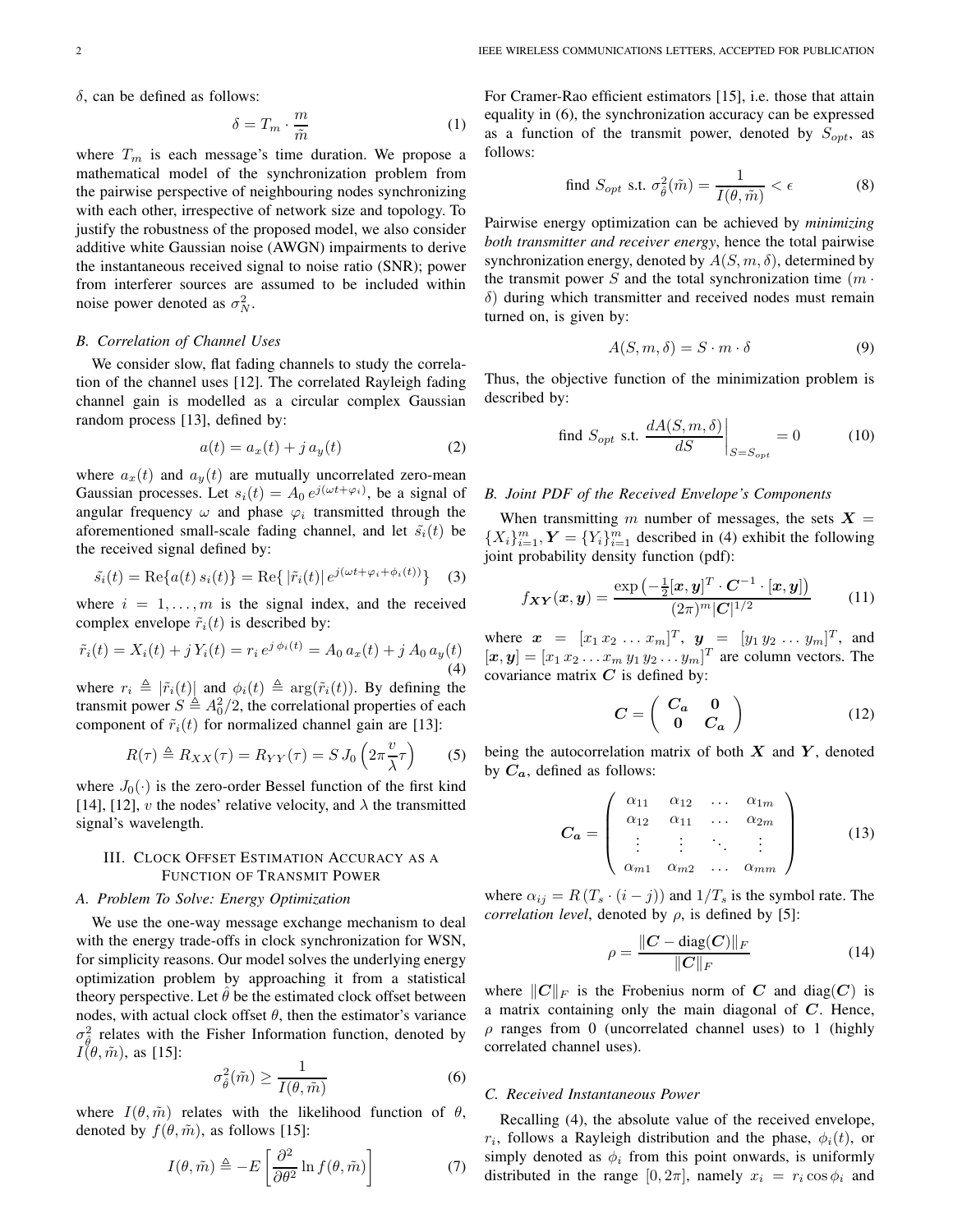$y_i = r_i \sin \phi_i$ , with  $r_i \geq 0$  and  $\phi_i \in [0, 2\pi]$ . Therefore, the joint pdf of the received complex envelopes is defined by:

$$
f_{\mathbf{r}\phi}(\mathbf{r},\phi) = |J_{\mathbf{XY}}(\mathbf{r},\phi)| f_{\mathbf{XY}}(\mathbf{x}(\mathbf{r},\phi), \mathbf{y}(\mathbf{r},\phi))
$$
  

$$
= f_{\mathbf{XY}}(\mathbf{x}(\mathbf{r},\phi), \mathbf{y}(\mathbf{r},\phi)) \prod_{i=1}^{m} r_i
$$
(15)

where  $\mathbf{r} = [r_1 \dots r_m]^\mathsf{T}$ ,  $\boldsymbol{\phi} = [\phi_1 \dots \phi_m]^\mathsf{T}$ , and  $|J_{XY}(r, \boldsymbol{\phi})|$  is<br>the Jacobian of the transformation  $\mathbf{r}(\mathbf{r}, \boldsymbol{\phi})$  and  $\mathbf{v}(\mathbf{r}, \boldsymbol{\phi})$ . The the Jacobian of the transformation  $x(r, \phi)$  and  $y(r, \phi)$ . The joint pdf of *r*, denoted by  $f_r(r)$ , is obtained as follows:

$$
f_{\boldsymbol{r}}(\boldsymbol{r}) = \int_0^{2\pi} \dots \int_0^{2\pi} f_{\boldsymbol{r}\boldsymbol{\phi}}(\boldsymbol{r}, \boldsymbol{\phi}) d\phi_1 \dots d\phi_m \qquad (16)
$$

Let  $\tilde{M}$  be a correlated binomial random variable representing the number of successfully received messages, with expected value  $E[M|m] = \tilde{m}$ . Consider the probability of receiving k successful messages when transmitting  $m$  messages, denoted as  $P(M = k)$ , for  $k = 0, 1, \ldots, m$ . The expression of  $P(M = k)$  is obtained from joint probability of the envelopes  $r_i$  with respect to the limit  $\beta = \sqrt{2 \sigma_N^2 \gamma_0}$ , where  $\sigma_N^2$  is the AWGN poise power at the receiver pode and  $\gamma_0$  is the min-AWGN noise power at the receiver node and  $\gamma_0$  is the minimum acceptable SNR threshold. Let  $U = \{r_1, r_2, \ldots, r_m\}$ be a set of received envelopes, then let  $L = \{V_l^n\}$  be a set<br>containing the *k*-order subsets of distinct combinations of *II* containing the  $k$ -order subsets of distinct combinations of  $U$ , with  $q = {m \choose k}$ ,  $n = 1, 2, ..., q$ , and  $l = 1, 2, ..., k$ . Each subset  $V^n$  contains k number of elements denoted by  $v^n$ subset  $V_l^n$  contains k number of elements, denoted by  $v_l^n$ . The relative complement of  $V_l^n$  with respect to U, denoted as  $\overline{V_l^n}$ , contains  $(m - k)$  number of elements, denoted as  $w_l^n$ .<br>Therefore  $P(\tilde{M} - k)$  can be found as follows: Therefore,  $P(M = k)$  can be found as follows:

$$
P(\tilde{M}=k) = \sum_{n=1}^{q} P_r \left( V_l^n > \beta, \overline{V_l^n} < \beta \right) \tag{17}
$$

where  $V_l^n > \beta = v_1^n > \beta, \ldots, v_k^n > \beta$  indicates k success-<br>fully received messages  $\overline{V_l^n} > \beta - w_l^n > \beta$ fully received messages,  $\overline{V_l^n} \leq \beta = w_1^n \leq \beta, \ldots, w_{m-k}^n \leq \beta$ <br>correspond to  $(m-k)$  upsuccessfully received messages, and correspond to  $(m - k)$  unsuccessfully received messages, and  $P_r$  is the cumulative density function of  $r$ , obtained by definite integration of (16). The expression of  $E[M|m]$  is given by:

$$
\tilde{m} = E[\tilde{M}|m] = \sum_{k=1}^{m} k P(\tilde{M} = k) = m \cdot [1 - P_{out}(S)] \tag{18}
$$

where the rightmost term in (18) corresponds to the expectation of the binomial distribution. Hence, the average outage probability  $P_{out}(S)$  can be obtained as follows:

$$
P_{out}(S) = 1 - \frac{\tilde{m}}{m} \tag{19}
$$

# *D. Gaussian Distribution Function of the Clock Offset*

As per (7), the Fisher Information function requires a likelihood function to be applied. Considering the case of Gaussian distributed likelihood functions [16], for  $\tilde{m}$  Gaussian i.i.d observations of  $\theta$ , their joint pdf is expressed as:

$$
f(\theta, \tilde{m}) = \frac{1}{(2\pi\sigma_V^2)^{\tilde{m}/2}} \exp\left[-\sum_{j=1}^{\tilde{m}} \frac{(\theta_i - \theta)^2}{2\sigma_V^2}\right]
$$
(20)

where  $\sigma_V^2$  is the variance of the measurement noise of  $\theta$ . Operating with (7), (8) and (20), we obtain:

$$
I(\theta, \tilde{m}) = \frac{\tilde{m}}{\sigma_V^2} > \frac{1}{\epsilon}
$$
 (21)



Fig. 2. Number of messages vs. transmit power and nodes' relative velocity. Simulation parameters:  $f = 2.4$ GHz,  $T_m = 3$ ms,  $T_s = 80$   $T_m$ ,  $\sigma_N^2 = 7$ mW,  $\sigma_V = 1$ ,  $\gamma_0 = 5$  dB,  $\epsilon = 0.01$ .

Recalling (9) and taking the lower bound condition in (21), the minimization problem becomes:

minimize 
$$
A(S, m, \delta)
$$
 s.t.  $\frac{\tilde{m}}{\sigma_V^2} = \frac{1}{\epsilon}$  (22)

By combining (1), (9) and (18) into (22), the minimization problem presented in (10) becomes:

$$
\frac{\sigma_V^2 T_m}{\epsilon} \frac{d}{dS} \left\{ \frac{S}{\left[1 - P_{out}(S)\right]^2} \right\} \bigg|_{S = S_{opt}} = 0 \qquad (23)
$$

The solution to (23) determines the minimum transmit power  $S_{opt}$  for achieving the optimal trade-off between energy and synchronization accuracy in WSN's.

#### IV. SIMULATION RESULTS

This section depicts the results of network characteristics given by the transmit power, minimum number of transmitted messages and nodes' relative velocity. Fig. 2 shows the region of energy-optimal network characteristics, which enables the network designer to devise an energy-efficient WSN. The minimum number of transmitted messages  $m$  is inversely proportional to the transmit power S for large values of the latter. For small values of  $S$  and slow moving nodes,  $m$ increases due to the effect of high channel correlation, which is in line with the results presented in [5]. As the velocity grows, the channel correlation decreases and the problem tends to the uncorrelated channel case studied in [4]. Fig. 3 depicts the energy trade-offs and number of transmitted messages for nodes moving at constant velocity, for different values of the synchronization accuracy  $\epsilon$ . For a given S, the synchronization energy grows as  $\epsilon$  is enhanced. Fig. 4 compares the proposed lower limit with the results obtained in [5]. It can be seen the total pairwise energy employed by [5] is above the optimal lower bound presented in this work.

# V. APPLICATION TO WSN DESIGN

Considering the tracking application of energy-constrained moving nodes detailed in [17], let each node be allocated an energy budget to achieve synchronization, denoted as  $E_{sync}$ . Fig. 3 depicts the family of curves that satisfy a